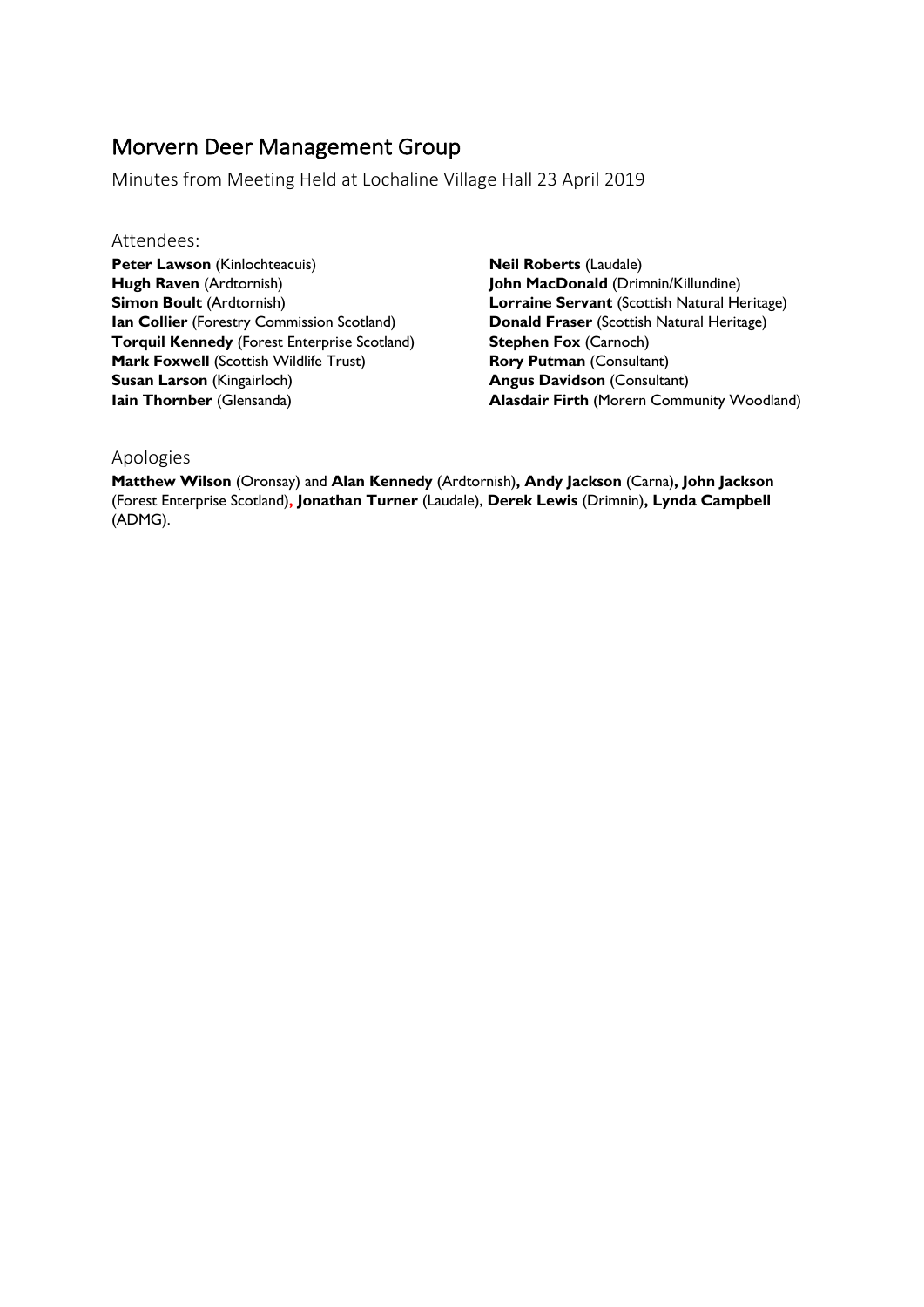| Ι.    | <b>Chairman's Opening Remarks</b>                                                                                                                                                                                                                                                                                                                                                                                                                                                                                                                                    | <b>Actions</b> |
|-------|----------------------------------------------------------------------------------------------------------------------------------------------------------------------------------------------------------------------------------------------------------------------------------------------------------------------------------------------------------------------------------------------------------------------------------------------------------------------------------------------------------------------------------------------------------------------|----------------|
| 1.1.  | Peter Lawson (PL) discussed the actions and progress since the previous meeting, including<br>the production of a population model, the significant updating of the web page which now<br>also includes an educational section. PL has contacted Lochaline Primary School for an<br>educational visit to Kinlochteacuis, to learn about what goes on in a typical year of deer<br>management. Having spoken to Susan Larson (SL) a similar thing may be planned for<br>Strontian school. PL has also informed the headmaster of the educational part of the website. |                |
| 1.2.  | The new Deer Management Plan for 2020 going forward was discussed in the respect that<br>planning will need to start soon, PL has asked that the group forms a list of stakeholders that<br>should be contacted with regards to the new DMP.                                                                                                                                                                                                                                                                                                                         | Whole<br>Group |
| 1.3.  | Member objectives on the website have been updated, PL has asked that members notify if<br>this changes at all. There will be a new audit form to return this summer, in which it is hoped<br>that members will note what audit actions have been addressed.                                                                                                                                                                                                                                                                                                         | Whole<br>Group |
| 1.4.  | The draft group working plan has been circulated and there has been a small amount of<br>feedback, but little changes required. Going forward, draft minutes will be posted on the<br>website in a shorter timeframe, once they have been circulated.                                                                                                                                                                                                                                                                                                                |                |
| 1.5.  | PL asked if there have been any notifiable diseases recognised in the 2018/2019 stalking<br>season, members confirmed there has not. PL asked if there have been any cases of Lymes<br>disease reported in workers since the last meeting, it was confirmed there has not - PL<br>informed the group of the Lymes disease action leaflet on the website.                                                                                                                                                                                                             |                |
| 1.6.  | There has been one road traffic accident since the last meeting, Simon Boult (SB) confirmed<br>a minor Deer Vehicle Collision (DVC) on Ardtornish.                                                                                                                                                                                                                                                                                                                                                                                                                   |                |
| 1.7.  | PL asked members about any deer impact they might be aware of on archaeological sites on<br>their properties, a letter from a local archaeologist was read out which detailed that, if<br>anything, more grazing would benefit the archaeological features, particularly the house and<br>barn at Barr and the FC forest at Loch Teacuis.                                                                                                                                                                                                                            |                |
| 1.8.  | PL has contacted several farming interests in an attempt to expand the group, though<br>unfortunately none were represented for the meeting (one apology received), these will be<br>potential consultees/stakeholders going forward. PL thanked the chairman of the community<br>council for his presence at the meeting and PL hopes to attend a community council meeting<br>soon.                                                                                                                                                                                |                |
| 1.9.  | PL expressed his disappointment that Rahoy have opted to cease membership from MDMG<br>on the basis of ongoing costs though this was out with the groups control.                                                                                                                                                                                                                                                                                                                                                                                                    |                |
| 1.10. | PL highlighted the increased fire risk in the present time.                                                                                                                                                                                                                                                                                                                                                                                                                                                                                                          |                |
| 1.11  | MDMG maps have been updated and circulated, PL has given feedback to Angus Davidson<br>(AD), Lorraine Servant (LS) has not yet had a chance to look through them all though what<br>she has seen so far looks great.                                                                                                                                                                                                                                                                                                                                                 |                |
| 1.12. | A document has been circulated regarding the effects of new woodland and fences across<br>the deer group on deer densities, the group confirmed they are happy with the document.                                                                                                                                                                                                                                                                                                                                                                                    |                |
| 2.    | <b>Minutes of Last Meeting</b>                                                                                                                                                                                                                                                                                                                                                                                                                                                                                                                                       | <b>Actions</b> |
| 2.1.  | Neil Roberts (NR) noted an amendment that Laudale had shot 34 stags rather than 47 as<br>written in the minutes.                                                                                                                                                                                                                                                                                                                                                                                                                                                     |                |
| 2.2.  | With that amendment, minutes were proposed by Steve Fox (SF) and seconded by Hugh<br>Raven (HR).                                                                                                                                                                                                                                                                                                                                                                                                                                                                     |                |
| 3.    | <b>EGM Adopt the Updated Constitution</b>                                                                                                                                                                                                                                                                                                                                                                                                                                                                                                                            | <b>Actions</b> |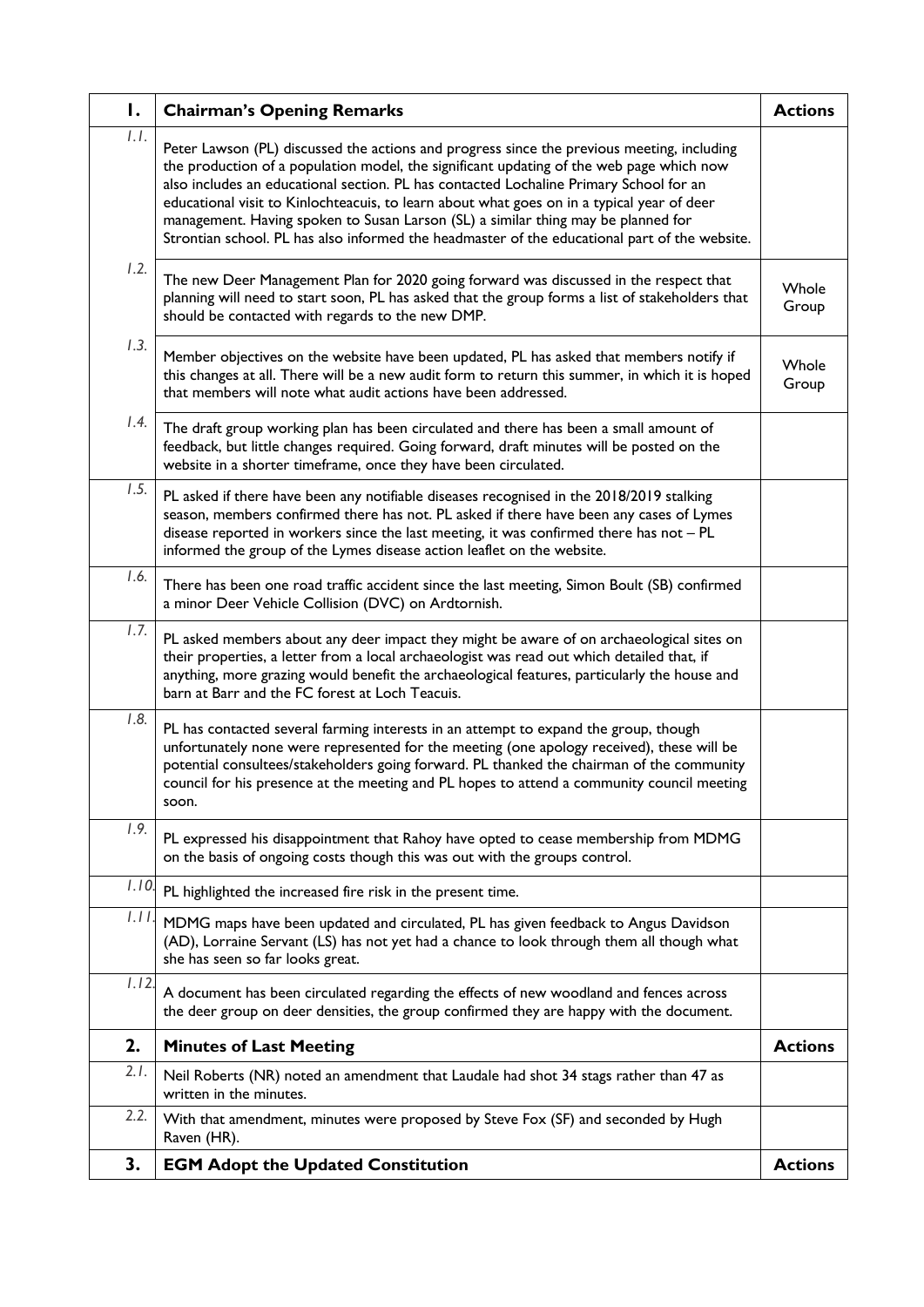| 3.1. |                                                                                                                                                                                                                                                                                                                                                                                                                                                                                                                                     |                |
|------|-------------------------------------------------------------------------------------------------------------------------------------------------------------------------------------------------------------------------------------------------------------------------------------------------------------------------------------------------------------------------------------------------------------------------------------------------------------------------------------------------------------------------------------|----------------|
|      | SF noted there has been useful feedback from Derek Lewis (DL) and he has made a couple<br>of changes since the circulated copy. The latest copy was then circulated. SF noted that the<br>only unresolved issue is AF's suggestion that members between 5-100ha should be allowed<br>to vote rather than just members >100ha.                                                                                                                                                                                                       |                |
|      | AF clarified that he understands why members with no open hill would not vote on open hill<br>issues etc., but that it would make more sense that when issues are raised it is defined at<br>that time who should or should not vote.                                                                                                                                                                                                                                                                                               |                |
|      | PL noted he had spoken to Richard Cooke (ADMG Chairman) regarding the issue and he<br>had said that >100ha is a reasonable voting cut off, though it is not a definitive cut off and<br>may be altered for particular issues. PL suggested that this could be further discussed via<br>email and the constitution revised accordingly if required at a later date.                                                                                                                                                                  |                |
| 3.2. | Rory Putman (RP) highlighted that it is very rare that issues go to a vote, he then asked why<br>section C2 has been removed from the constitution. SF confirmed that this is now covered<br>in the benchmark, public interest and code of practice.                                                                                                                                                                                                                                                                                |                |
| 3.3. | The constitution was firstly proposed by Hugh Raven (HR) and seconded by SL. AF<br>expressed that his is not in favour of adopting the constitution, however the constitution was<br>adopted on group consensus.                                                                                                                                                                                                                                                                                                                    |                |
| 4.   | <b>Designated Sites Update</b>                                                                                                                                                                                                                                                                                                                                                                                                                                                                                                      | <b>Actions</b> |
| 4.1. | AD showed the recent designated sites maps and noted that these are available online. He<br>noted that these are some of the most important aspects of the current review and have<br>been marked as amber/red in the pre-assessment. AD expressed that the group have made<br>great progress in this aspect and perhaps SNH should be liaising with individual members<br>going forward.<br>PL asked if there has been any recent action on the Drimnin/Killundine woodland, LS and lan                                            |                |
|      | Collier (IC) said there has not. PL requested that SNH give any information to the group on<br>how they could assist in the restoration of the site. LS noted that a lot of detailed<br>information has already been given regarding the individual SSSI's and their primary and<br>secondary reasons for failure which was distributed around all owner/occupiers. LS stated<br>that the overall message is that the site is still in unfavourable condition.                                                                      |                |
|      | PL asked that when it is a group issue rather than a local issue please could this be fed back<br>to the group. LS expressed that a lot of the issues in that stretch of woodland are invasive<br>species which are a local issue.                                                                                                                                                                                                                                                                                                  |                |
| 4.2. | PL discussed habitat impact assessment program and the importance of all using the same<br>best practice methods. He also highlighted the need for training from SNH on woodland<br>monitoring.                                                                                                                                                                                                                                                                                                                                     |                |
|      | PL discussed new habitat targets, as circulated within recent documents, and asked if the<br>group are happy to approve the targets.                                                                                                                                                                                                                                                                                                                                                                                                |                |
|      | AF questioned SNH attendees if the targets given in the program are achievable at the<br>current level of impact, with particular reference to designated sites. PL confirmed that the<br>program is to give a broad-brush target for the entire group and is not targeting specific<br>sites. AF suggested that setting a target for the whole group is not necessarily productive. PL<br>expressed it is a way to go forward for the entire group and that individual landowners<br>should work towards their individual targets. | LS             |
|      | LS highlighted the need to distinguish between designated site monitoring and general habitat<br>monitoring, PL confirmed the program is relating to general habitat monitoring and sets a<br>short to medium term goal for the group.                                                                                                                                                                                                                                                                                              |                |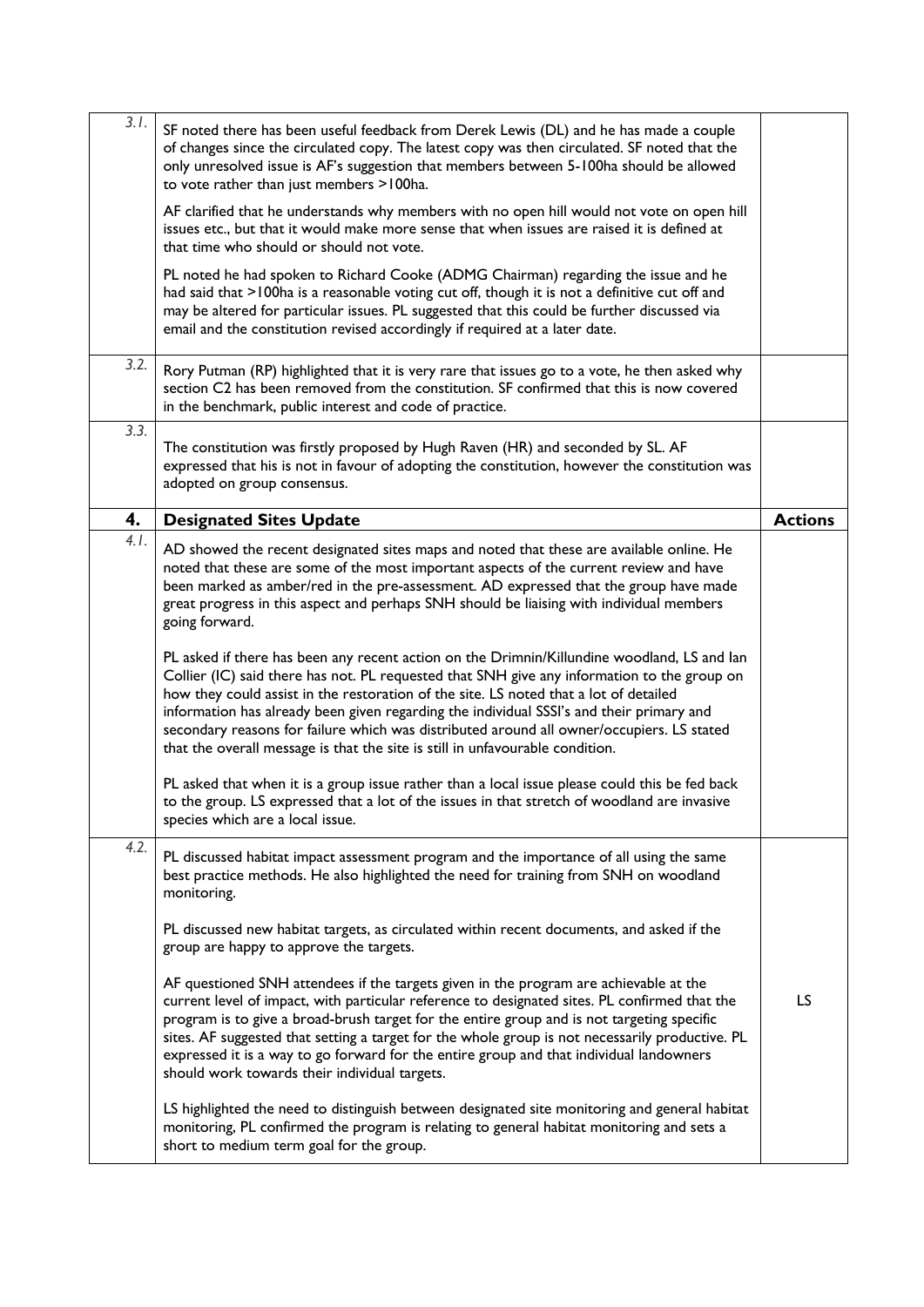| 4.3. | RP suggested it would be useful for the group to set indicative targets for each habitat type<br>out-with designated sites, but for designated sites targets may be different and this should be<br>negotiated with SNH for these particular sites.                                                                                                                        |                |
|------|----------------------------------------------------------------------------------------------------------------------------------------------------------------------------------------------------------------------------------------------------------------------------------------------------------------------------------------------------------------------------|----------------|
| 4.4. | IC stated that the specific target for designated sites in the document may not be useful, RP<br>somewhat agreed. PL said that it is more of an aim than a specific target, as it gives the group<br>something to work towards.                                                                                                                                            |                |
| 4.5. | PL suggested that addendum is attached to document stating that it is not intended to<br>replace any additional requirements that SNH have.                                                                                                                                                                                                                                |                |
|      | With that, the document was adopted - HR proposed, SF seconded.                                                                                                                                                                                                                                                                                                            |                |
| 5.   | <b>Working Plan Update</b>                                                                                                                                                                                                                                                                                                                                                 | <b>Actions</b> |
| 5.1. | SF and RP highlighted importance of thinking about new 2020 DMP going forward.                                                                                                                                                                                                                                                                                             |                |
|      | PL suggested at Autumn meeting to take the new plan forward. Asked Donald Fraser (DF) if<br>there will be SNH funding to which he confirmed there will be though exact timing is<br>unconfirmed.                                                                                                                                                                           |                |
|      | RP suggested that with certain updates the plan may be fit for purpose going forward.                                                                                                                                                                                                                                                                                      |                |
|      | DF mentioned in addition to the current SNH review there is the review of the Government<br>Deer Working Group which is due in autumn - these are significant so may affect DMP's etc<br>going forward.                                                                                                                                                                    |                |
| 5.2. | PL highlighted RP's population model. RP expressed he has reservations about SNH best<br>practice population model, particularly as it is relevant to closed populations, which several<br>of Morvern's estates are not.                                                                                                                                                   |                |
|      | RP explained the working of the population model, it is trained around historical cull data for<br>each of the sub-populations, taking into account unexplained losses.                                                                                                                                                                                                    |                |
|      | RP stated that if members adhere to the cull forecasts given then there should be a<br>reasonable chance of achieving the target populations as he was told. RP concluded that<br>Ardtornish's increased culls will be unlikely to have a negative effect on neighbouring<br>property populations.                                                                         |                |
| 5.3. | SF questioned if RP will update annually or if this is responsibility of group. RP suggests he<br>can train a member to update his model, though if emigration rates change in response to<br>Ardtornish culls his involvement may be useful.                                                                                                                              |                |
| 5.4. | PL thanked Rory on behalf of the group for the creation of the population model.                                                                                                                                                                                                                                                                                           |                |
| 5.5. | John MacDonald (JM) has created population models for Drimnin and Killundine, with a<br>density of circa 23-24 deer/km <sup>2</sup> JM detailed that culling will be increased on the in-bye<br>ground which should help the woodland. JM also noted that stock has been removed and<br>there have been three recent woodland creations in Killundine in the recent years. |                |
| 5.6. | AD detailed that habitat data which has been given has been collated; so far Ardtornish,<br>Carnoch, Kinlochteacuis and Kingairloch. SWT and FCS have not been included in mapping<br>yet. JM to send through Drimnin plots.                                                                                                                                               |                |
|      | AD suggested there is clarity needed on what data is seen as robust to SNH, i.e. how many<br>plots. Going forward should aim for 30 on each habitat type for each sub-group. PL<br>confirmed group aiming for all baseline data by 2020.                                                                                                                                   | JM             |
|      | RP noted that there may be some amendments to HIA best practice guidance in light of a<br>recent meeting, though it will be minimal and mainly concerns the inclusion of grassland                                                                                                                                                                                         |                |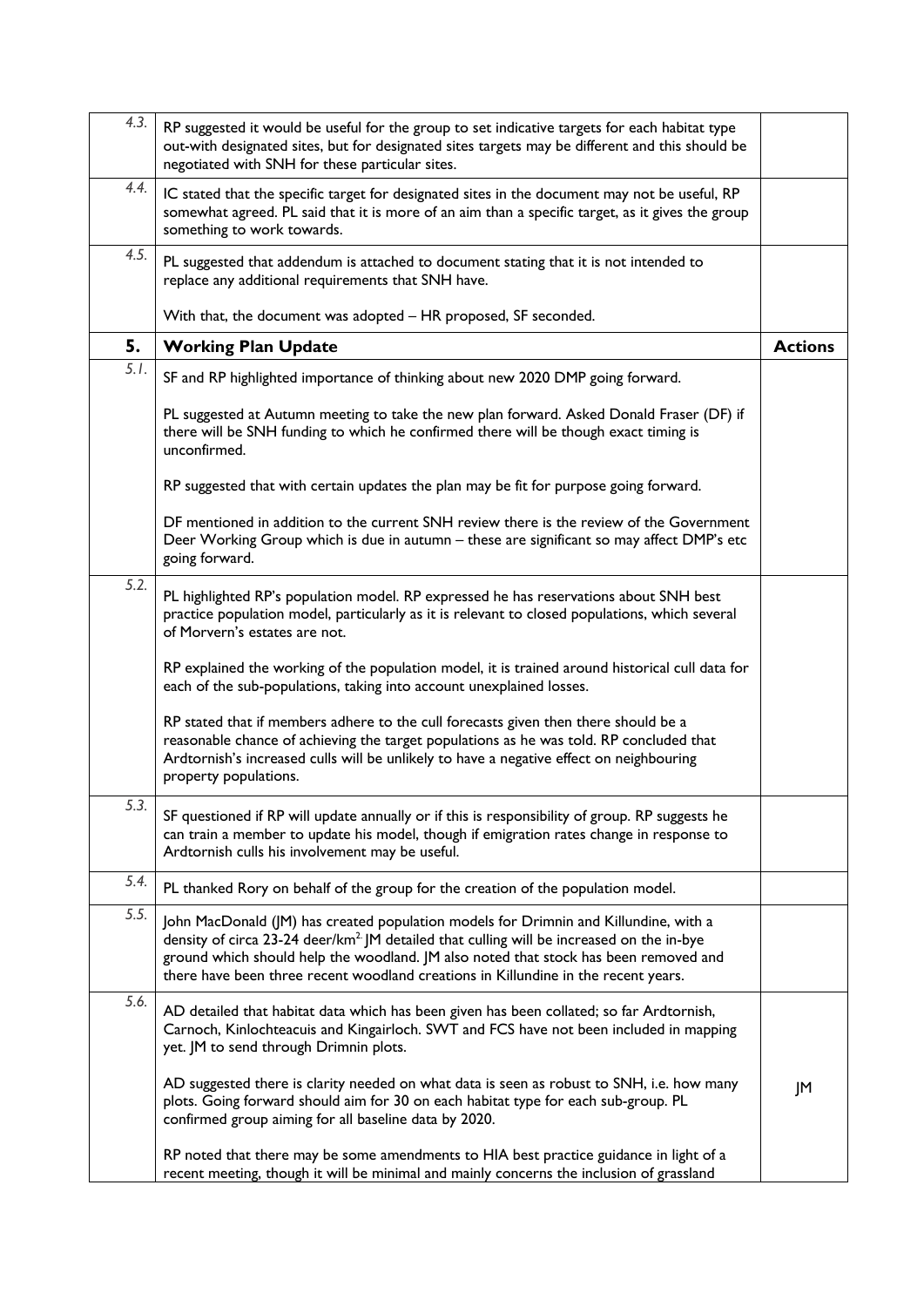|       | habitats as they are significant, particularly in Morvern where some Dwarf Shrub Heath<br>habitat is predominantly Molinia.                                                                                                                                                                                                                                                                           |                |
|-------|-------------------------------------------------------------------------------------------------------------------------------------------------------------------------------------------------------------------------------------------------------------------------------------------------------------------------------------------------------------------------------------------------------|----------------|
| 5.7.  | AD highlighted there has been a lot of work involved in collating all of the data for the<br>working plan and hopefully this will help going forward. Though it should not be<br>underestimated the work involved in updating it ongoing and suggests that one meeting a<br>year should focus specifically on this, or perhaps a working group to go through the actions<br>to keep on top of things. |                |
| 5.8.  | AD spoke positively of the progress of the group, with particular reference to the points<br>highlighted by Victor in 2018.                                                                                                                                                                                                                                                                           |                |
|       | AD suggested that robust recruitment counts will be the most important thing for the<br>population model going forward. RP agreed this and noted that sample recruitment counts<br>are not as beneficial and that this should be done as fully as possible.                                                                                                                                           |                |
| 5.9.  | PL asked if there have been any notable changes in site condition. AD noted the Sunart<br>report is still outstanding. He noted the group has done as much as it can, there are charts<br>etc within working plan showing current site conditions, but it hasn't been detailed what is<br>being done at individual member level as to how it's moved on.                                              |                |
|       | LS expressed the importance of recognising the aspects the group can influence, particularly<br>discussing count results, population model and densities etc at subgroup level.                                                                                                                                                                                                                       |                |
|       | RP suggested that having made a general plan, it is up to the group to monitor and adjust<br>continually - feedback from SNH would be appreciated on this. RP seconded Angus' opinion<br>that support from SNH on how influence individual members to help in the restoration of<br>designated sites would be helpful.                                                                                | IC             |
|       | AF questioned what the plan for small landholdings in the area of the designated sites is. PL<br>confirmed they will all be consulted regarding the 2020 deer management plan.                                                                                                                                                                                                                        |                |
|       | IC questioned possibility of funding to encourage smaller properties to engage with the<br>DMG. SF fox explained that if 4 or more owners join together, they can get support for a<br>consultant to draw up a plan with which they can then individually approach the SRDP for<br>funding. PL asked if IC can circulate information regarding this.                                                  |                |
| 5.10. | HR congratulated PL for his recent efforts in the groups progress and his leadership as Chair.<br>PL thanked and credited AD and team for recent work and action plan.                                                                                                                                                                                                                                |                |
| 6.    | <b>Deer Counts</b>                                                                                                                                                                                                                                                                                                                                                                                    | <b>Actions</b> |
| 6.1.  | SL confirmed Kingairloch has completed mortality but not yet recruitment count, NR<br>confirmed the same for Laudale.                                                                                                                                                                                                                                                                                 |                |
|       | SB confirmed recruitment count is upcoming and highlighted the confusion with such counts<br>last year. PL explained his understanding for RP's model the group should now be counting<br>calves that are on the group from last year. RP confirmed this and added that adult mortality<br>is also worth assessing.                                                                                   | Whole<br>Group |
|       | PL and SL asked if figures could be fed back by the end of May.                                                                                                                                                                                                                                                                                                                                       |                |
|       | JM confirmed he has carried out recruitment counts, these were 40% and 43% for Drimnin<br>and Killundine, respectively.                                                                                                                                                                                                                                                                               |                |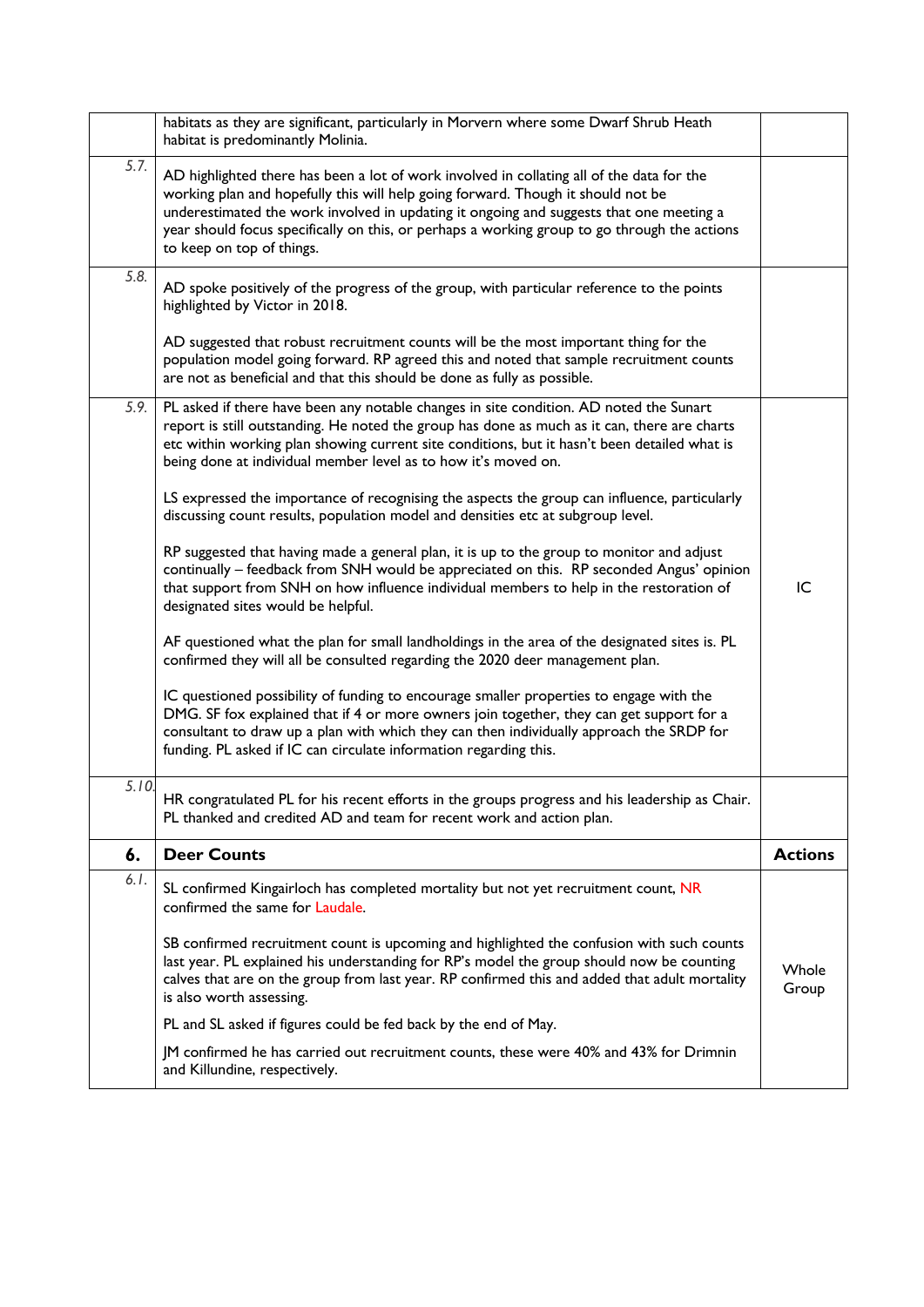| 6.2. | DF expressed it is unlikely that there will be funding in 2020 for a helicopter count, these are<br>usually on a 4-5-year basis.                                                                                                                                        |                |
|------|-------------------------------------------------------------------------------------------------------------------------------------------------------------------------------------------------------------------------------------------------------------------------|----------------|
|      | PL asked if there would be an option for some support from SNH given the designated sites<br>etc within the group and the importance of seeing the impact of increased culling.                                                                                         | DF             |
|      | DF will look into the possibility of SNH contributing towards a count. DF and PL to discuss<br>this going forward.                                                                                                                                                      |                |
| 7.   | <b>Member Reports and Discussion</b>                                                                                                                                                                                                                                    | <b>Actions</b> |
| 7.1. | Simon Boult (SB) reported Ardtornish hind cull figures as:                                                                                                                                                                                                              |                |
|      | Open Hill: 144 hinds, 49 calves<br>Woodland 31 hinds, 7 calves, 2 stags                                                                                                                                                                                                 |                |
|      | Condition was described as awful with the poorest calves ever seen but this picked up<br>toward Christmas. Planned stag cull is 30.                                                                                                                                     |                |
|      | HR noted no signs of poaching.                                                                                                                                                                                                                                          |                |
|      | HR explained that phase two of the woodland management plan is being reduced from 600ha<br>to around 500ha due to archaeological features. Still working on fence line detail, due to be<br>planted in 2019/20 and 2021.                                                |                |
|      | PL thanked HR and SB for the information that has been passed on to the group up until<br>now.                                                                                                                                                                          |                |
|      | HR stated that SQWV certification may be soon, the reason this has not yet happened is the<br>concrete yard in front of the larder and this must be considered carefully as the surrounding<br>buildings are listed. Action is ongoing for a fairly significant update. |                |
|      | SL has asked if there has been a pre-assessment, several members suggested HR considers<br>this, he will look into this.                                                                                                                                                |                |
| 7.2. | SNH Glencripesdale                                                                                                                                                                                                                                                      |                |
|      | NR reported 20 hinds and 6 calves, license only started in hind season so no stags yet,<br>though 10 proposed. Suggested out of season licensing may be appropriate. More deer seen<br>than previously, generally good condition, fencing not sound.                    |                |
| 7.3. | Mark Foxwell (MF) reported on behalf of SWT:<br>10 hinds<br>3 calves                                                                                                                                                                                                    |                |
|      | PL was stalking and reported better condition later in the season. There was no argocat<br>access used. Monthly counts are undertaken going back 10 years which are useful.                                                                                             |                |
| 7.4. | NR reported Laudale culling as follows:<br>41 hinds<br>16 calves<br>3 stags<br>Calves consistently poor throughout season, perhaps down to weather, though rather<br>dissapointing.                                                                                     |                |
| 7.5. | Torquil Kennedy (TK) reported the following cull for FCS (total):<br>75 stags<br>72 hinds<br>22 calves<br>Roe:<br>21 bucks                                                                                                                                              |                |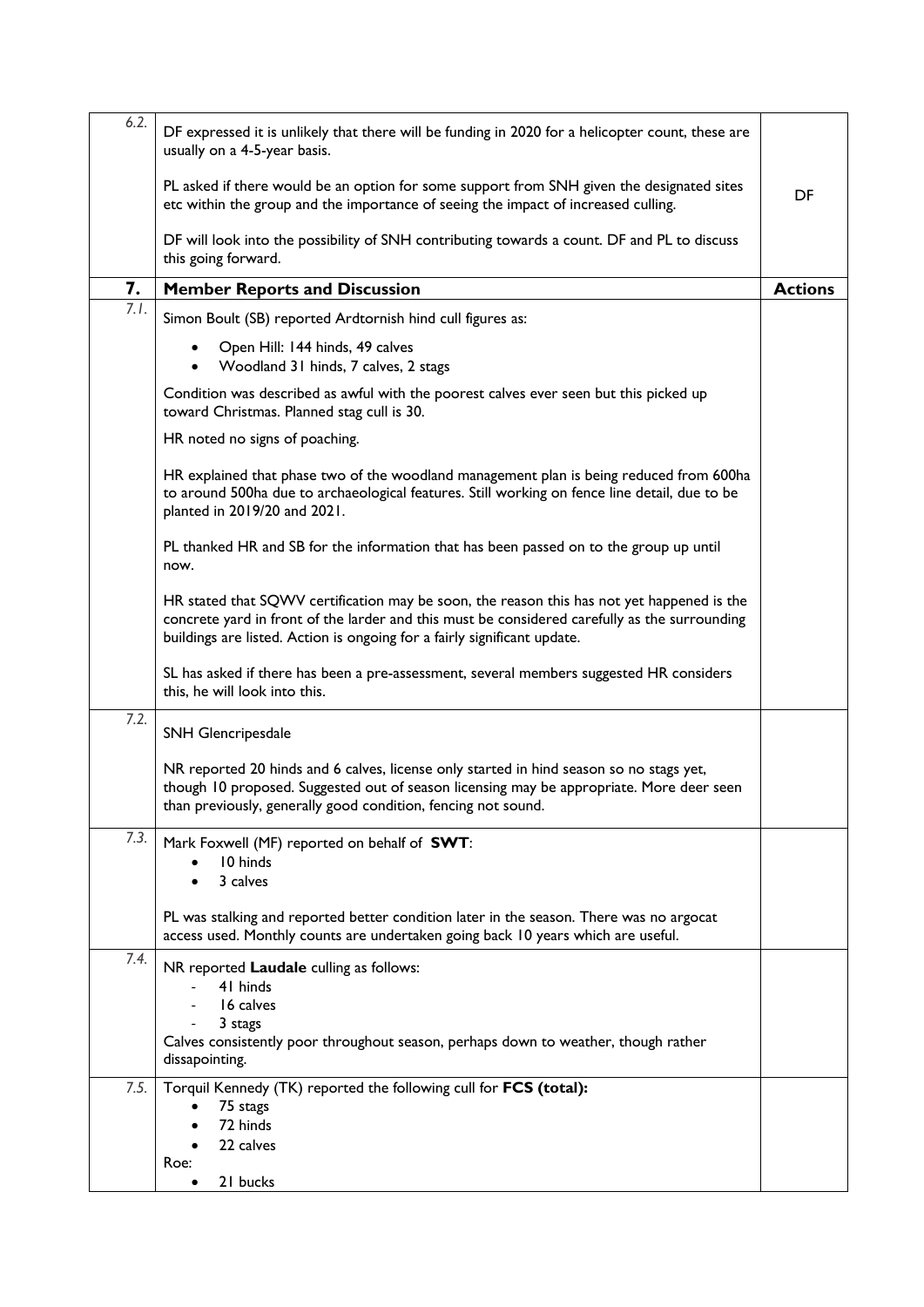|      | 16 does<br>5 kids                                                                                                                                                                                                                                                                                                                                                                                                                                                                                                                                                                                                     |  |
|------|-----------------------------------------------------------------------------------------------------------------------------------------------------------------------------------------------------------------------------------------------------------------------------------------------------------------------------------------------------------------------------------------------------------------------------------------------------------------------------------------------------------------------------------------------------------------------------------------------------------------------|--|
|      | Condition good, not aware of any poaching.                                                                                                                                                                                                                                                                                                                                                                                                                                                                                                                                                                            |  |
| 7.6. | IT reported Glensanda culling as: 18 hinds and 6 calves. Some left on the hill but very poor.<br>Some mortality already seen within yearlings. Concerned about predation from sea eagles,<br>this has been noted elsewhere.                                                                                                                                                                                                                                                                                                                                                                                           |  |
|      | Argo training has been carried out on site.                                                                                                                                                                                                                                                                                                                                                                                                                                                                                                                                                                           |  |
|      | Potential stag cull between 15 and 20.                                                                                                                                                                                                                                                                                                                                                                                                                                                                                                                                                                                |  |
| 7.7. | NR confirms Laudale cull as 35 hinds and proposed cull for SNH Glencripesdale as 10.                                                                                                                                                                                                                                                                                                                                                                                                                                                                                                                                  |  |
| 7.8. | JM reported Drimnin as:<br>Open hill: I hind and I calf<br>Enclosed: 5 stags<br>19 hinds<br>6 calves                                                                                                                                                                                                                                                                                                                                                                                                                                                                                                                  |  |
|      | Reduction on the open hill is due to influx of deer into lower ground. This in turn indicated<br>that hind numbers are up so this will be incorporated into next years cull for the population<br>model. Average weight was 41.6kg, average age was 4 years and pregnancy rate 50%.<br>Condition was poor to begin with and progressed well through season, similar story with<br>calves, small in the Autumn. High infestations of warble and nasal botfly intermittent. No<br>poaching recorded, though in section of fencing has been cut into a new restock site which is<br>alarming and no explanation to date. |  |
|      | HR confirmed there has been several gates opened into new plantations. JM confirmed<br>similar in Killundine a few years past.                                                                                                                                                                                                                                                                                                                                                                                                                                                                                        |  |
|      | JM noted Drimnin count is down around 30 stags from what it should be and hind numbers<br>are up - looking ahead around 50 hinds should be culled next winter. Exact ratio of two<br>hinds to one stag. Proposed cull of 7 stags next year.                                                                                                                                                                                                                                                                                                                                                                           |  |
| 7.9. | JM reported Killundine figures as:                                                                                                                                                                                                                                                                                                                                                                                                                                                                                                                                                                                    |  |
|      | Open Hill:                                                                                                                                                                                                                                                                                                                                                                                                                                                                                                                                                                                                            |  |
|      | 25 hinds<br>5 calves                                                                                                                                                                                                                                                                                                                                                                                                                                                                                                                                                                                                  |  |
|      | Inbye:                                                                                                                                                                                                                                                                                                                                                                                                                                                                                                                                                                                                                |  |
|      | 2 stags<br>3 hinds                                                                                                                                                                                                                                                                                                                                                                                                                                                                                                                                                                                                    |  |
|      | 3 calves                                                                                                                                                                                                                                                                                                                                                                                                                                                                                                                                                                                                              |  |
|      | Slightly increased hill cull as seeing significantly more numbers than usual. Average weight<br>39.3kg, average age 5 and pregnancy rate of 57%. Most of cull was taken in January and<br>February. Hinds in good condition latterly, 3 left on the hill due to immaciation. Generally<br>very good aside from high warble. No evidence of poaching. Increased cull planned for<br>2019/2020, as high numbers counted - 112 stags, 187 hinds and 82 calves. Expected cull as<br>50 hinds and 15 stags.                                                                                                                |  |
|      | Recruitment 43% ratio of 1.6 hinds to 1 stag. 35% of stags, young, 38% middle aged and 25%<br>young when counted.                                                                                                                                                                                                                                                                                                                                                                                                                                                                                                     |  |
|      | JM and team have got all training necessary so nothing requiring updated.                                                                                                                                                                                                                                                                                                                                                                                                                                                                                                                                             |  |
| 7.10 | SL passed on Rahoy's information as:                                                                                                                                                                                                                                                                                                                                                                                                                                                                                                                                                                                  |  |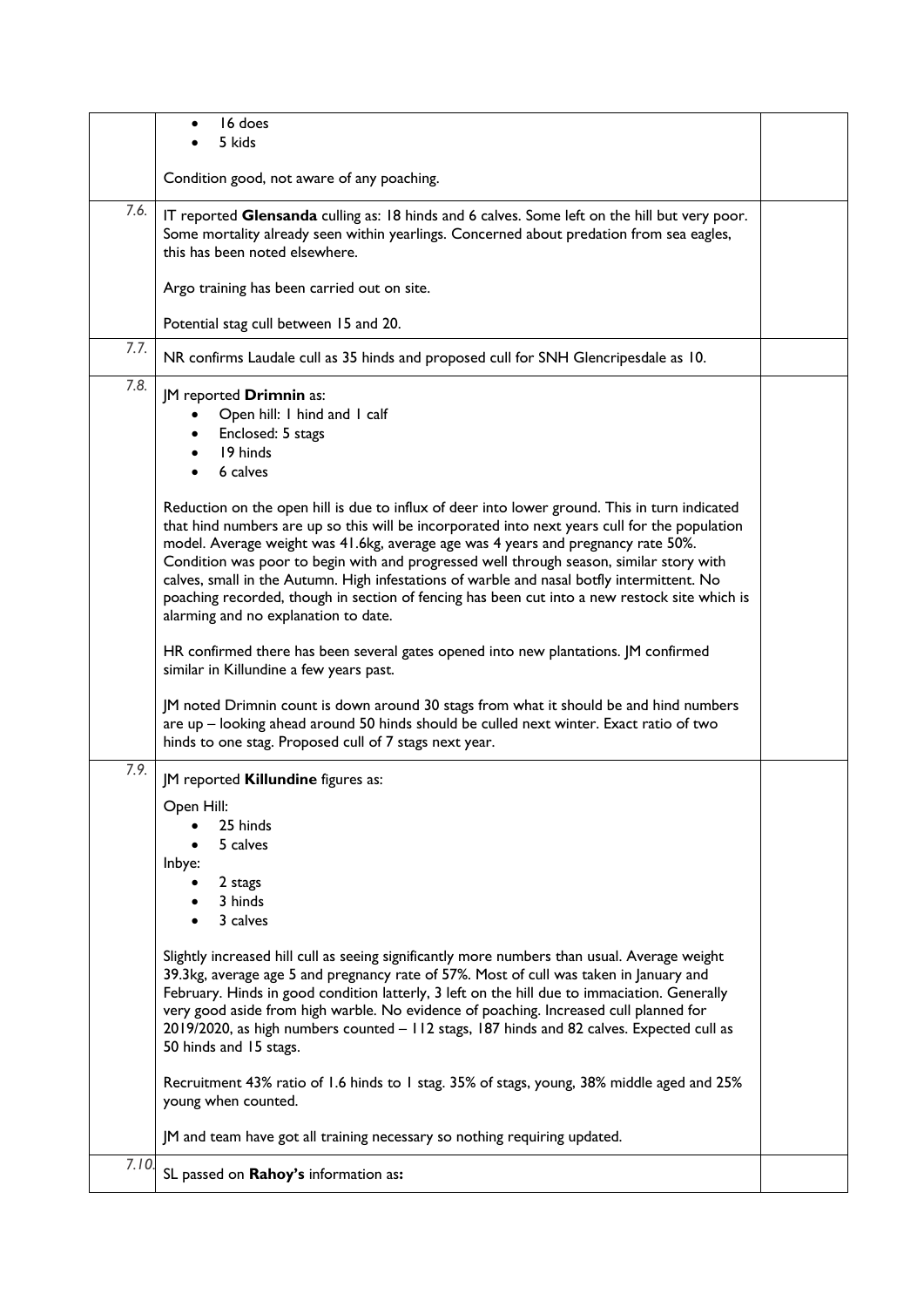|       | Counted on 26 <sup>th</sup> Feb:                                                                                                                                                                                                                                                                                                                              |                |
|-------|---------------------------------------------------------------------------------------------------------------------------------------------------------------------------------------------------------------------------------------------------------------------------------------------------------------------------------------------------------------|----------------|
|       | 69 stags, 72 hinds and 32 calves<br>Cull:                                                                                                                                                                                                                                                                                                                     |                |
|       | 26 hinds, 11 calves and 1 roe buck.<br>Finished before the start of the year.                                                                                                                                                                                                                                                                                 |                |
|       | Found leakage in the fence, said that calves were well grown and in good condition.                                                                                                                                                                                                                                                                           |                |
|       | 7.11. SL reported Kingairloch as:                                                                                                                                                                                                                                                                                                                             |                |
|       | South - 12 hinds, 6 calves<br>North - 20 hinds                                                                                                                                                                                                                                                                                                                |                |
|       | SL noted that JM will now be carrying out stalking on Kingairloch.                                                                                                                                                                                                                                                                                            |                |
| 7.12. | NR Reported Glencripesdale (enclosed) as:<br>3 stags, 6 hinds, 2 calves, 1 doe and 1 kid.<br>All in very good condition. Not sure of culling plan for Glencripesdale open ground.                                                                                                                                                                             |                |
| 7.13. | SL requested that SB split Ardtornish hind numbers between East and West and feed back.                                                                                                                                                                                                                                                                       | SB.            |
| 7.14. | PL reported Kinlochteacuis as:<br>11 hinds, 2 calves in good condition                                                                                                                                                                                                                                                                                        |                |
|       | Recent training includes DSC level 2, Fit and Competent Register. No DVC's. No signs of<br>poaching. AECS scheme has been applied for involving peatland, salt marsh, ancient woodland<br>and woodland management.                                                                                                                                            |                |
|       | Recruitment counts have shown 35-36% at this stage. Proposed stags is 10-12 subject to<br>what's possible.                                                                                                                                                                                                                                                    |                |
| 7.15  | SF reported Carnoch figures as:                                                                                                                                                                                                                                                                                                                               |                |
|       | 14 hinds, 8 calves and one yearling stag.                                                                                                                                                                                                                                                                                                                     |                |
|       | Quite a few are taken from lower ground so condition not as bad as others. Proposed cull of<br>14 subject to mortality etc.                                                                                                                                                                                                                                   |                |
|       | Working with Victor Clements and Ardgour Estate and Conaglen on collaborative woodland<br>scheme grant - will report as progresses.                                                                                                                                                                                                                           |                |
|       | Obtained DSC level 2 and Fit & Competent training.                                                                                                                                                                                                                                                                                                            |                |
| 7.16  | PL noted there may be DSC 1 course on Kinlochteacuis in summer, will let JM know if going<br>ahead as he would have people interested.                                                                                                                                                                                                                        |                |
| 7.17. | PL requested that group keep informing of any updated training.                                                                                                                                                                                                                                                                                               | Whole<br>Group |
| 7.18. | No reported culling from Carna or Oronsay, PL noted that Carna have introduced cattle.                                                                                                                                                                                                                                                                        |                |
| 8.    | <b>Agency Updates</b>                                                                                                                                                                                                                                                                                                                                         | <b>Actions</b> |
| 8.1.  | LS gave brief update regarding current reviews, draft pre-assessment of group will be<br>reviewed at meeting on Friday (26/04). These results will feed into Autumn SNH deer<br>management review which builds on initial targets from 2014 and 2016. Part of the original<br>report was SNH using statutory powers and applying the Code of Deer Management. |                |
| 8.2.  | PL highlighted Forestry Commission change to 'Forestry Scotland'. IC confirmed this and<br>noted more information available on new website. He confirmed the service will remain the<br>same.                                                                                                                                                                 |                |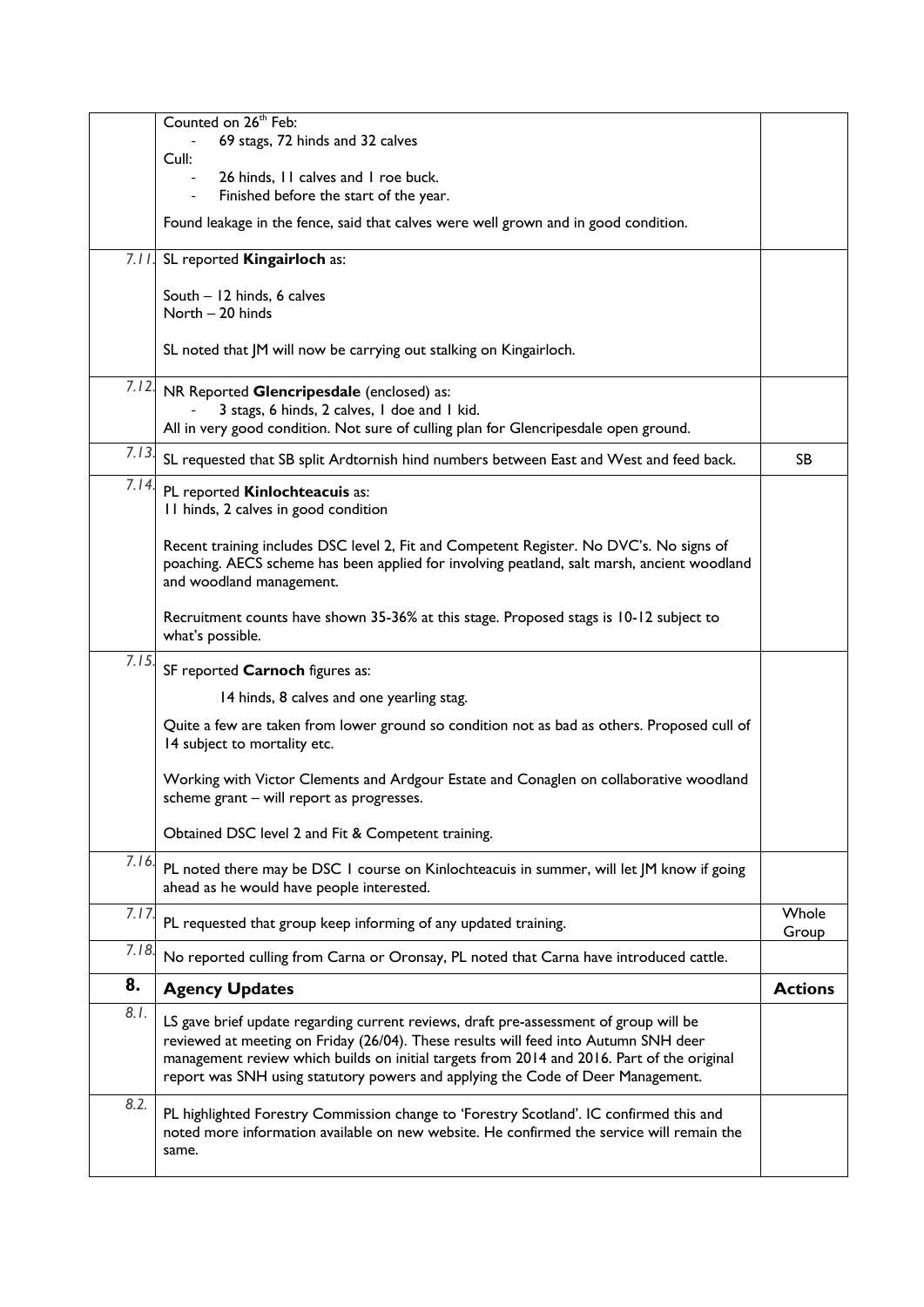|       | IC noted good funding available for woodland creation and restocking money for 2019 is<br>drying up. Habitat and species money is tight also, but hopefully can service designated site<br>work.                                                                                                                                                                                                                                                                                                                                                                                                                                                              |  |
|-------|---------------------------------------------------------------------------------------------------------------------------------------------------------------------------------------------------------------------------------------------------------------------------------------------------------------------------------------------------------------------------------------------------------------------------------------------------------------------------------------------------------------------------------------------------------------------------------------------------------------------------------------------------------------|--|
| 8.3.  | PL gave update on sporting rates - that some of the figures have been revised and offered<br>out. He has agreed on reduced bill.                                                                                                                                                                                                                                                                                                                                                                                                                                                                                                                              |  |
|       | SF has also accepted a reduced rate.                                                                                                                                                                                                                                                                                                                                                                                                                                                                                                                                                                                                                          |  |
|       | MF noted that SWT have ratings but do not pay.                                                                                                                                                                                                                                                                                                                                                                                                                                                                                                                                                                                                                |  |
|       | JM gave update that for his properties he is associated with (16), Solicitors and MSP's have<br>been involved and it has not yet been resolved. From the initial number there are around 5<br>or 6 to be reassessed and the other have all been reduced by around half.                                                                                                                                                                                                                                                                                                                                                                                       |  |
|       | NR confirmed Laudale has been reduced by around half and has been accepted.                                                                                                                                                                                                                                                                                                                                                                                                                                                                                                                                                                                   |  |
|       | IT noted there has been application put in for Glensanda but unsure of outcome at present.                                                                                                                                                                                                                                                                                                                                                                                                                                                                                                                                                                    |  |
|       | PL has spoken to Inverness-based assessor to suggest that there should be recognition for<br>those working collaboratively within DMG and this should give exception to sporting rates.                                                                                                                                                                                                                                                                                                                                                                                                                                                                       |  |
| 9.    | <b>Forestry Commission Scotland</b>                                                                                                                                                                                                                                                                                                                                                                                                                                                                                                                                                                                                                           |  |
| 9.1.  | PL questioned if there is compensatory cull for Beach plantation in Ardtornish LTFP. AK<br>stated it was not that focused but there was within the approval of planting - it is irrelevant<br>as will be included within overall deer reduction.                                                                                                                                                                                                                                                                                                                                                                                                              |  |
| 9.2.  | SL concerned about compensatory cull. PL suggests this could be further discussed at a sub-<br>area meeting.                                                                                                                                                                                                                                                                                                                                                                                                                                                                                                                                                  |  |
| 10.   | <b>Proposed Budget</b>                                                                                                                                                                                                                                                                                                                                                                                                                                                                                                                                                                                                                                        |  |
| 10.1. | Alan Kennedy (AK) [not present] produced draft budget which is subject to upcoming<br>professional fees. £2000 has been put in the budget for Angus' work and $£1000$ for other<br>professional services.                                                                                                                                                                                                                                                                                                                                                                                                                                                     |  |
|       | PL noted population model was paid separately.                                                                                                                                                                                                                                                                                                                                                                                                                                                                                                                                                                                                                |  |
| 10.2. |                                                                                                                                                                                                                                                                                                                                                                                                                                                                                                                                                                                                                                                               |  |
|       | PL explained that AK's budget concludes £3485 in the bank today, providing group continues<br>to pay ADMG subscription due in August/September in arrears, this is what the group has to<br>spend this year. Depending on cash position in October the group may need to increase<br>subscription rate significantly to spend the same again next year. The budget proposed<br>assumes there is no money left. There is currently a surplus but costs are increasing because<br>of professional services, this year should be okay but subscription rate needs reconsidered.<br>Question is how this happens - by base acreage cost rate or by land mass etc. |  |
|       | RP suggested half on acreage and half on cull. PL confirmed he and AK will try and come up<br>with a proposal for the next meeting.                                                                                                                                                                                                                                                                                                                                                                                                                                                                                                                           |  |
|       | AD highlighted the extra time that the recent working plan has required and that although he<br>has not yet calculated time and costs etc., going forward there may need to be<br>reconsideration of fees as this is entirely unprofitable at the present rate. PL agreed there<br>has not yet been a set figure on this and it will be considered within the budget.                                                                                                                                                                                                                                                                                         |  |